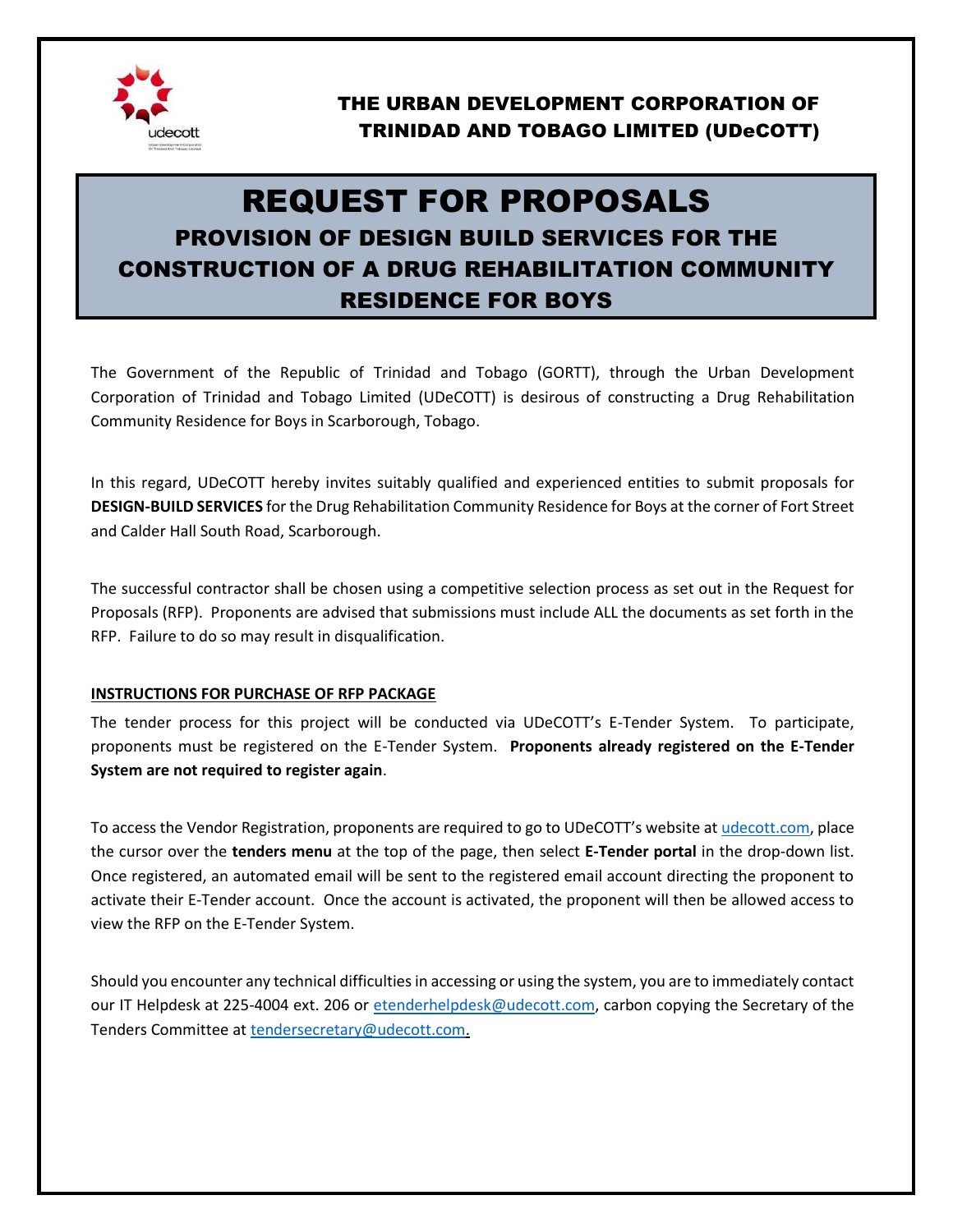The RFP package will be available for purchase from **February 17, 2022**. To download the RFP package, you will then be required to select and purchase the RFP **via online payment**. The cost of the RFP package is **\$1,500.00 VAT Inclusive**.

#### **INFORMATION SESSION AND SITE VISIT**

An **Online Information Session** will be held **via Microsoft Teams** on **Friday February 25, 2022 at 10:00 a.m.** A **Site Visit** will be held at the Project Site, situated at **the Corner of Fort Street and Calder Hall South Road, Scarborough** on **Monday February 28, 2022 at 10:00 a.m.**

#### **SUBMISSION**

Proponents are advised that submissions must include ALL the documents as set forth in the RFP and must be in accordance with the terms therein.

#### **Failure to do so may result in disqualification.**

Proponents are advised that **only PDF** files can be uploaded onto the E-Tender platform. The responsibility for file conversion resides with the Proponent and failing to submit proposals in PDF format may result in disqualification.

The deadline date for submissions is **March 31, 2022 at 2:00pm (AST)**.

Additional information may be requested through email forwarded to the attention of **The Secretary, Tenders Committee** a[t tendersecretary@udecott.com.](mailto:tendersecretary@udecott.com)

UDeCOTT reserves the right to reject any or all proposals for failure to comply with any mandatory requirements stated in the RFP.

SECRETARY, TENDERS COMMITTEE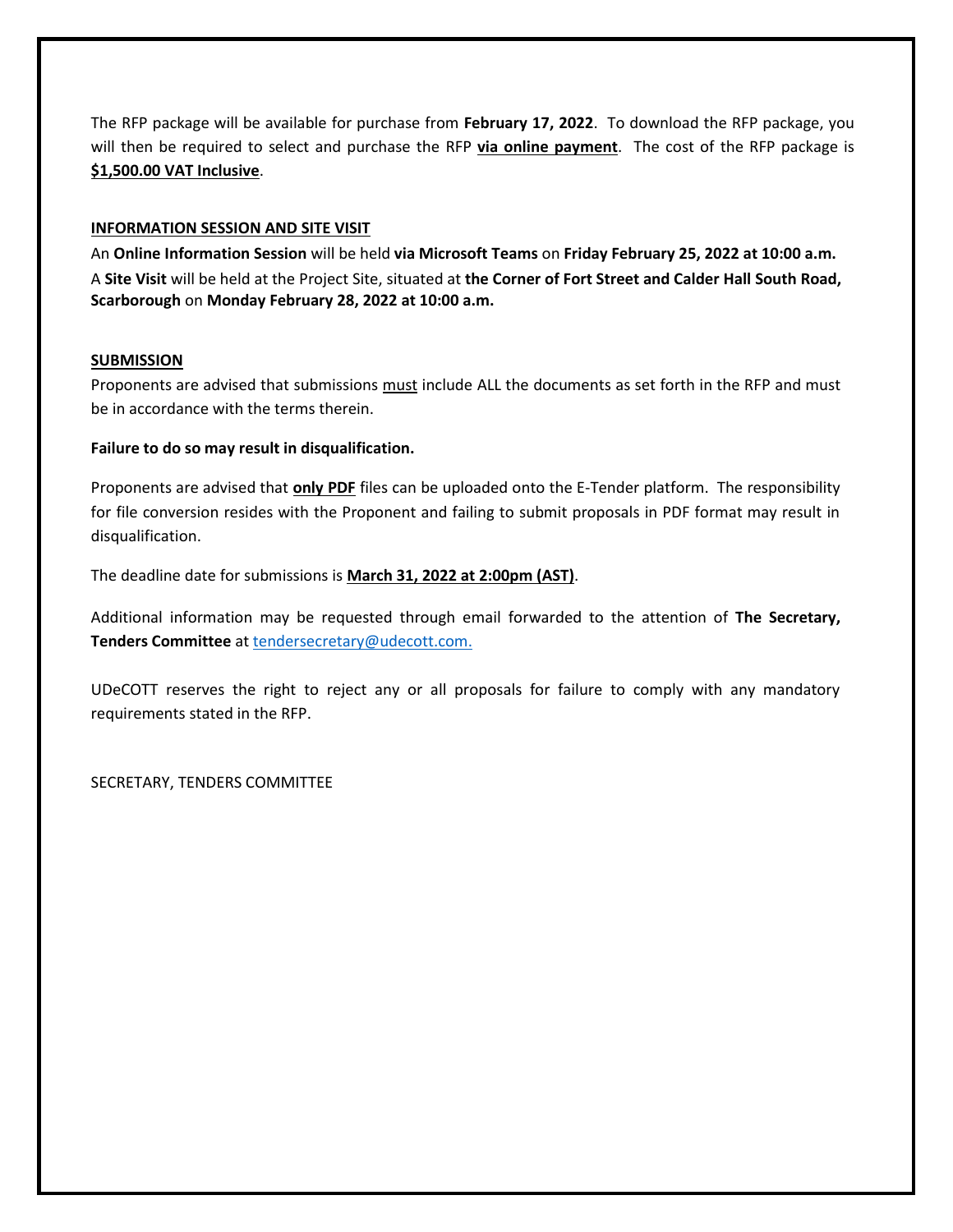# **Project Introduction**

# **Need for the Project**

Drug Rehabilitation is the analysis, diagnosis, and treatment of substance use disorder through means of medical intervention, therapy, counselling and education. A critical part of this rehabilitation programme is drug detoxification, which is the process of managing drug withdrawal symptoms in a healthy way. The key to overcoming the drug detoxification process without relapsing will be how the withdrawal symptoms are managed. Notwithstanding the importance of drug detoxification, after this process a residential drug rehabilitation programme is beneficial since it would provide care and support 24 hours a day and reduces the risk of relapse and/or physical dangers and affords medical and therapeutic intervention if necessary.

*Sections 47 to 56* of *The Family and Children Act 2016* outlines the Children Drug Treatment Court Process. Currently, children referred to the Children Drug Treatment Court Process are placed in a residential programme with adults, in contravention with the law, which mandates that children are to be housed in community residences. In this regard, there is an urgent need for the Government of Trinidad and Tobago to establish Drug Rehabilitation Community Residences (DRCRs) for children.

Following site visits in Tobago by officers of the Office of the Prime Minister and the Tobago House of Assembly, a building previously used as a Government Quarters has been earmarked to establish a DRCR for boys. This unit is in a state of disrepair and requires demolition and reconstruction to attain the minimum licensing requirements for a Community Residence, as published by the Children's Authority of Trinidad and Tobago, and the requirements of the Ministry of Works and Transport for Government buildings.

This project is in keeping with Vision 2030 Theme 1, Putting People First: Nurturing Our Greatest Asset, Short-term Goal 2: Social Service Delivery will be improved to better serve the needs of vulnerable groups. It will be funded by the Public Sector Investment Programme.

## **Project Objective**

To create a residential space in Tobago suitable for use as a residential therapeutic centre for boys impacted by substance abuse and sentenced by the Children's Court to a residential rehabilitation programme, in keeping with the Children Drug Treatment Court Process outlined in *Sections 47 to 56* of the Family and Children Act 2016.

## **Outputs**

One multi-storey building at Corner Fort Street and Calder Hall South, with facilities to accommodate forty (40) male residents for three-months in a residential drug treatment programme.

# **Benefit of the Project**

Substance abuse and addiction have grave consequences on a social and economic system, affecting crime rates, hospitalization, child abuse and child neglect and consumes public funds (Hoffman & Goldfrank, 1990). This project is aimed at renovating spaces in which short-term residential rehabilitation programmes can be effectively and efficiently administered, hence reducing the number of persons entering adulthood with substance use disorder and positively affecting recidivism rates in young offenders.

# **Success Criteria**

1. Completion of the project within set scope, schedule and cost baselines.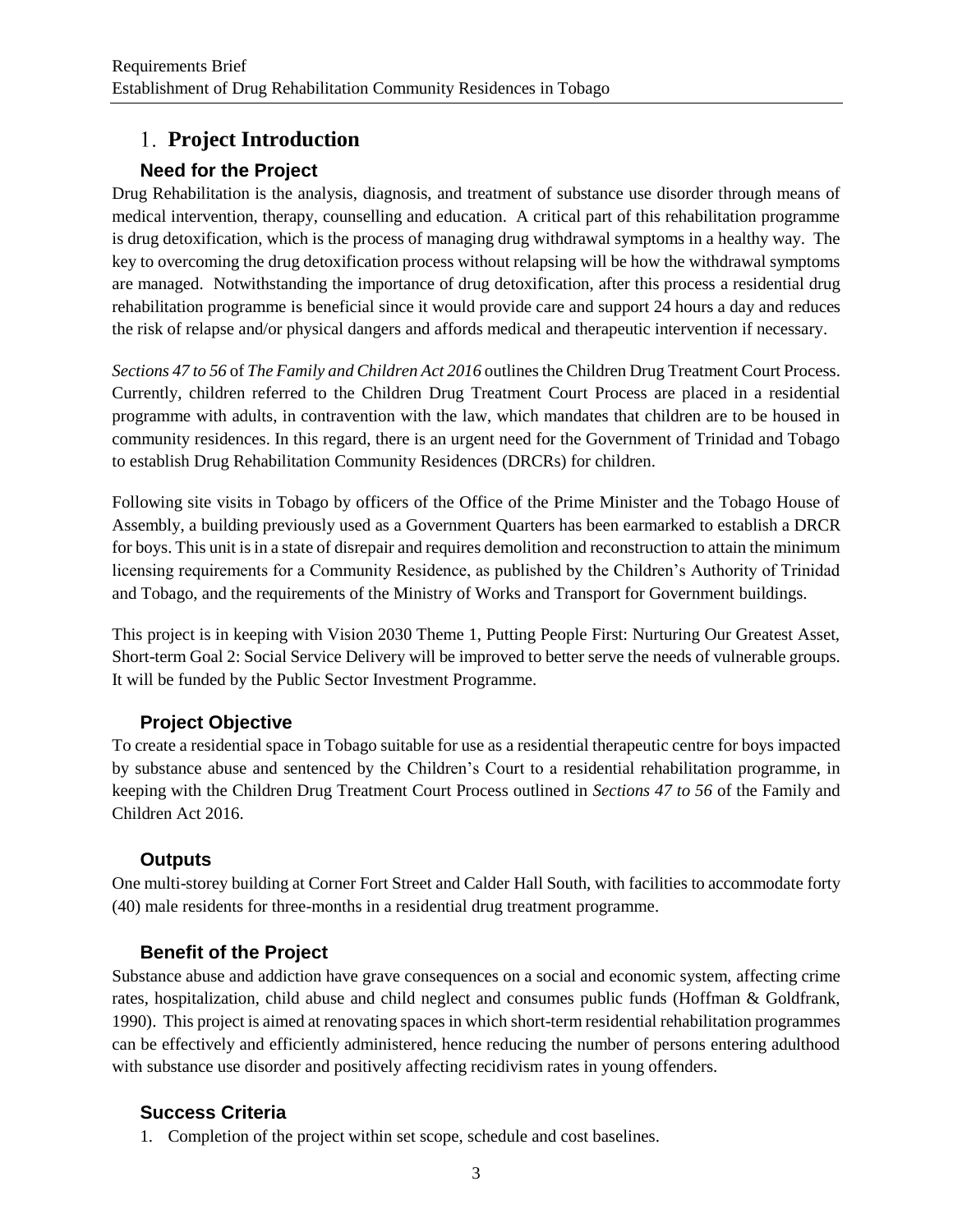2. Construction of a residential structure suitable for use as Drug Rehabilitation Community Residences for children, in accordance with the requirements as outlined in this document.

## **Programme Description**

The unit is proposed to be operationalised as a Community Residences for boys who are impacted by substance abuse and have therefore been sentenced to the Children Drug Treatment Court Process, as outlined in *Sections 47 to 56* of the Family and Children Act 2016.

The programme will comprise two (2) parts:

- (a) A three (3) month residential programme
- (b) An outpatient programme for 'graduates' to immediately follow the residential programme

# **Project Details**

Residents sleeping accommodations should be primarily limited to the upper level. Residents will access rehabilitative services on the ground floor of this facility.

The residential unit will house forty male residents, including at least 2 differently abled male residents per 3-month cycle, along with a staff of approximately ten (10) persons.

- 2 Therapists
- 2 Addiction Counsellors
- 2 Workshop Facilitators
- $\bullet$  1 Cook
- 1 Facilities Manager
- 1 Handyman
- 1 Cleaner
- 1 Manager
- 2 Administrative Officers
- 4 Caregivers per shift
- $\bullet$  1 Nurse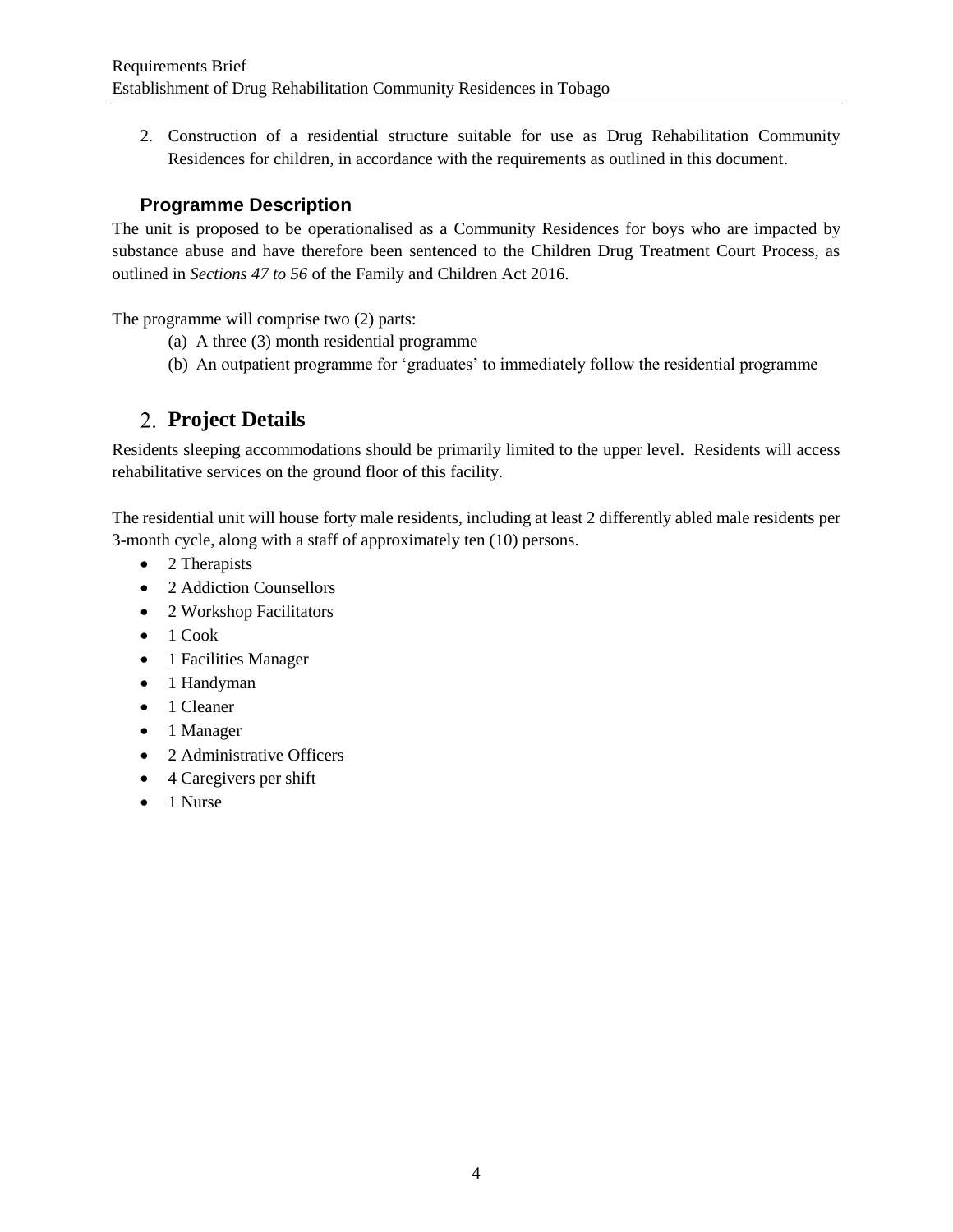# **Definition of Spaces**

| <b>SPACES</b>       | <b>NOTES</b>                                                                                                                  | <b>REQUIREMENTS</b>                                                                                                                                                                                                                                                                                                                                                                                                                                                          |
|---------------------|-------------------------------------------------------------------------------------------------------------------------------|------------------------------------------------------------------------------------------------------------------------------------------------------------------------------------------------------------------------------------------------------------------------------------------------------------------------------------------------------------------------------------------------------------------------------------------------------------------------------|
| Reception           | Space to receive visitors.                                                                                                    | (1) At entrance to facility                                                                                                                                                                                                                                                                                                                                                                                                                                                  |
| Lobby               | Space for security officers                                                                                                   | (2) Storage space (locker) for security officer                                                                                                                                                                                                                                                                                                                                                                                                                              |
| Security area       |                                                                                                                               | (3) Equipped with network infrastructure (PC and VOIP) as well as video                                                                                                                                                                                                                                                                                                                                                                                                      |
|                     |                                                                                                                               | monitoring.                                                                                                                                                                                                                                                                                                                                                                                                                                                                  |
|                     |                                                                                                                               | Note: no network drops in lobby area                                                                                                                                                                                                                                                                                                                                                                                                                                         |
| <b>Staff Spaces</b> | Administrative Office<br>1.<br>Addiction Counsellors' office<br>11.<br>Therapists' office<br>iii.<br>iv. Staff's Common Space | Offices<br>All offices will be shared spaces, so each office should be large enough and<br>$\bullet$<br>outfitted such that they comfortably facilitate at least 2 persons working<br>simultaneously.<br>Electrical plan should consider providing power for office equipment<br>$\bullet$<br>(computers, printers, telephone, etc) and for personal effects (mobile phone,<br>tablet, etc)<br>Local area network drops should be installed to facilitate computers, phones, |
|                     |                                                                                                                               | printers in each office.<br>Common Space<br>This space will typically be used during the day; residents will have no access. Space is<br>expected to be used for periods of 15-30 minutes.<br>Provide for the following:<br><b>Electrical outlets</b><br>$\bullet$<br>Network drops<br>Accommodation for 10-12 persons                                                                                                                                                       |
| Intake/Screen Room  | This room will be used to gather initial                                                                                      | (1) Enclosed and comfortable space with a non-clinical feel.                                                                                                                                                                                                                                                                                                                                                                                                                 |
|                     | personal and other data from new                                                                                              | Space should be outfitted as an office (same requirements as above).                                                                                                                                                                                                                                                                                                                                                                                                         |
|                     | residents                                                                                                                     | (3) Attached $\frac{1}{2}$ bath (sufficient standing space for 2 persons).                                                                                                                                                                                                                                                                                                                                                                                                   |
|                     |                                                                                                                               | (4) Sink should be wall mounted on steel brackets with no vanity.                                                                                                                                                                                                                                                                                                                                                                                                            |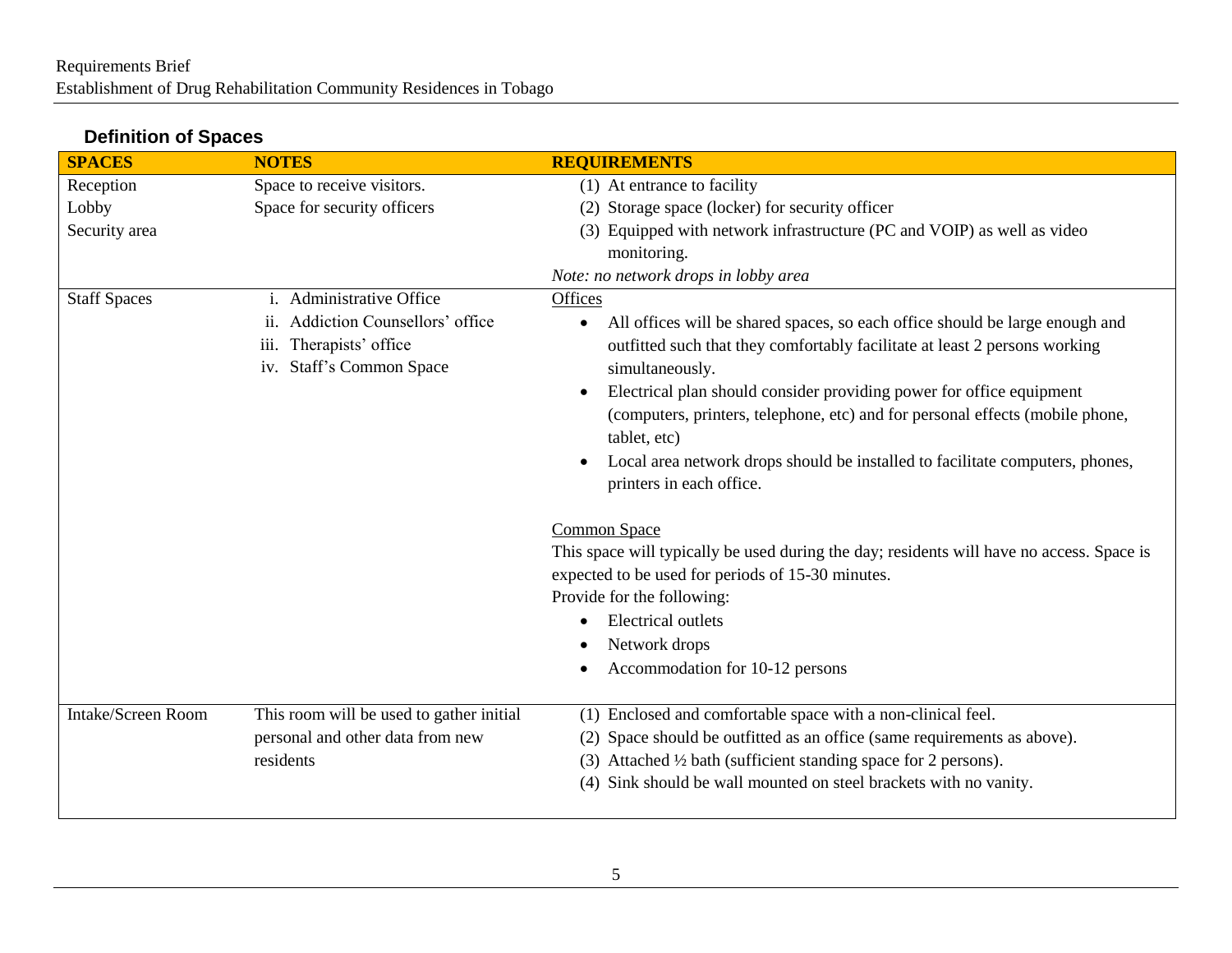# Requirements Brief Establishment of Drug Rehabilitation Community Residences in Tobago

| Bathroom area            | Sufficient for staff and visitors      | <b>Staff Bathroom</b>                                                                                           |
|--------------------------|----------------------------------------|-----------------------------------------------------------------------------------------------------------------|
|                          |                                        | (1) Near administrative area                                                                                    |
|                          |                                        | (2) At least 1 ADA outfitted stall                                                                              |
|                          |                                        | Visitor Bathroom                                                                                                |
|                          |                                        | (1) Near entrance                                                                                               |
|                          |                                        | (2) At least 1 ADA outfitted stall                                                                              |
|                          |                                        |                                                                                                                 |
| Classroom                | Indoor space for hosting workshops     | (1) An enclosed room conducive to learning and outfitted with a                                                 |
|                          |                                        | whiteboard/chalkboard, facilitator's table and chair and student's desks and                                    |
|                          |                                        | chairs (for at least 10 students).                                                                              |
|                          |                                        | (2) Consideration for ease of access/egress of physically challenged persons                                    |
|                          |                                        | especially wheelchair bound persons.                                                                            |
|                          |                                        | (3) Entrance door must allow for limited visual access.                                                         |
| Multi-Functional Open    | Communal space                         | (1) Space must be able to accommodate all residents seated for group                                            |
| Space                    | May be used as living area, conference | sessions/activities.                                                                                            |
|                          | room, etc.                             | (2) Include built-in storage.                                                                                   |
|                          |                                        | (3) Comfortable seating to be provided (consider padded stackable chairs)                                       |
|                          |                                        | (4) Must be equipped with wireless capability and have adequate LAN drops. Power                                |
|                          |                                        | and network connectivity should be placed in the centre of the room.                                            |
|                          |                                        |                                                                                                                 |
| <b>Counselling Rooms</b> | 4 break-out rooms for small groups of  | (1) Separate space from offices                                                                                 |
|                          | approximately 10 persons               | (2) Soundproof rooms – only persons within the group should be able to hear what<br>transpires within sessions. |
|                          |                                        | (3) Limited visual access is required for all rooms.                                                            |
|                          |                                        | (4) Spaces need to feel non-clinical and comfortable.                                                           |
|                          |                                        | (5) Furniture constructed of hardwood is necessary to ensure durability.                                        |
|                          |                                        | Note: Consideration can be given to the use of acoustic partitions in the multi-functional                      |
|                          |                                        | open space to create the required rooms. In this case, the location of the power and                            |
|                          |                                        | network connectivity may need to be reconsidered. All requirements for the counselling                          |
|                          |                                        | room must be incorporated into the break-out rooms.                                                             |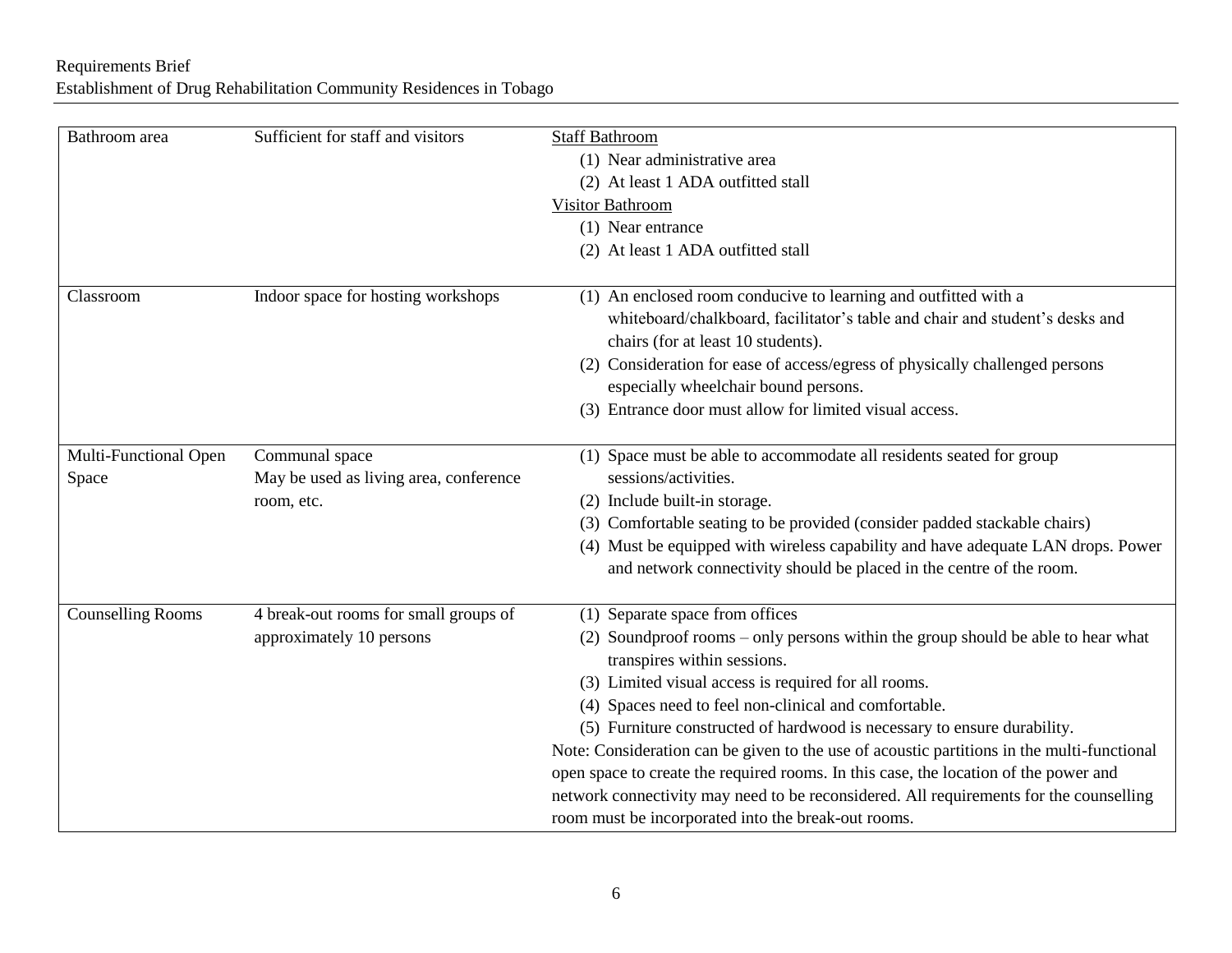| Kitchen     | Enclosed space, not accessible to | (1) Industrial kitchen required, in accordance with Public Health requirements                                                                                                                                                                                                                                                                                                                                                                                                                                                                                                                      |
|-------------|-----------------------------------|-----------------------------------------------------------------------------------------------------------------------------------------------------------------------------------------------------------------------------------------------------------------------------------------------------------------------------------------------------------------------------------------------------------------------------------------------------------------------------------------------------------------------------------------------------------------------------------------------------|
|             | residents                         | Stainless steel countertops                                                                                                                                                                                                                                                                                                                                                                                                                                                                                                                                                                         |
|             |                                   | Stainless steel table $(5'x2')$ for additional counter space                                                                                                                                                                                                                                                                                                                                                                                                                                                                                                                                        |
|             |                                   | Industrial/commercial grade equipment - gas range with oven/hood/solid<br>door, reach-in refrigerator/solid door, reach-in freezer<br>Commercial grade ware washing sink (deep bowl to accommodate<br>industrial size [stock and soup] pots and pans)<br>Commercial grade, deep bowl, food prep sink<br>Hand washing station<br>Grade of fixtures and fittings should be proximate to medium-cost<br>fixtures such as MOEN, Briggs or equivalent<br>(2) At least 1 network drop should be provided.<br>(3) Provision to be made for secure storage of minimum 400lbs LPG on external of<br>building |
|             |                                   | (1) Near kitchen                                                                                                                                                                                                                                                                                                                                                                                                                                                                                                                                                                                    |
| Dining Room |                                   | (2) Facility for communal dining for all residents simultaneously                                                                                                                                                                                                                                                                                                                                                                                                                                                                                                                                   |
|             |                                   | (3) Electrical outlets should be limited to one wall (preferably front of room)                                                                                                                                                                                                                                                                                                                                                                                                                                                                                                                     |
| Pantry      |                                   | (1) Storage spaces for food separate from all other items.                                                                                                                                                                                                                                                                                                                                                                                                                                                                                                                                          |
|             |                                   | (2) Outfitted with heavy-duty commercial shelving units.                                                                                                                                                                                                                                                                                                                                                                                                                                                                                                                                            |
| Library     |                                   | (1) Heavy duty shelving for books and comfortable seating for reading and studying.                                                                                                                                                                                                                                                                                                                                                                                                                                                                                                                 |
|             |                                   | (2) Space should be separate from counselling rooms.                                                                                                                                                                                                                                                                                                                                                                                                                                                                                                                                                |
|             |                                   | (3) Limited visual access into this room is required.                                                                                                                                                                                                                                                                                                                                                                                                                                                                                                                                               |
|             |                                   | (4) Space needs to feel non-clinical and comfortable.                                                                                                                                                                                                                                                                                                                                                                                                                                                                                                                                               |
|             |                                   | (5) Furniture constructed of hardwood is necessary to ensure durability.                                                                                                                                                                                                                                                                                                                                                                                                                                                                                                                            |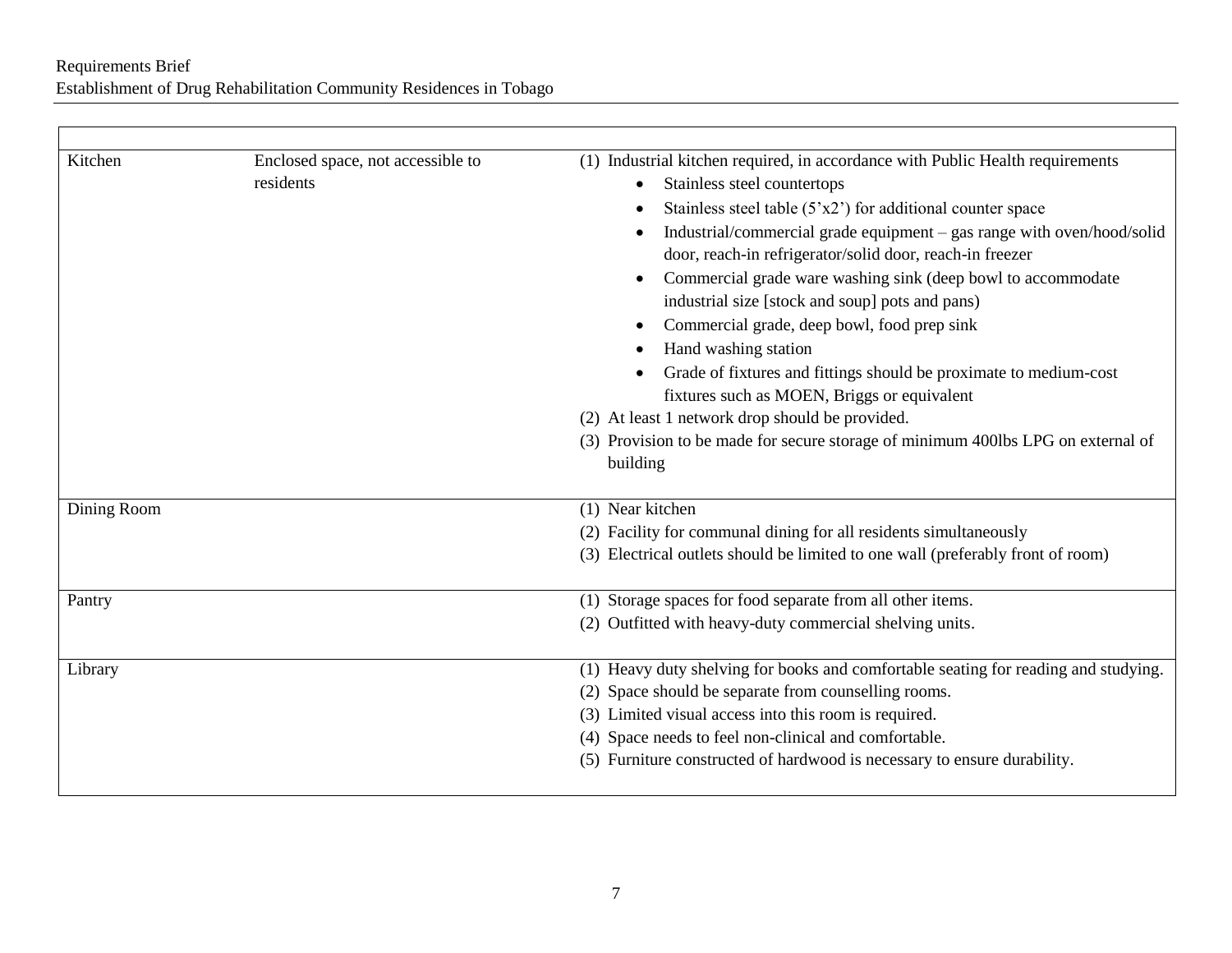# Requirements Brief Establishment of Drug Rehabilitation Community Residences in Tobago

| Gym                    | Indoor/covered space is required to     | (1) Indoor/covered space for exercise.                                                 |
|------------------------|-----------------------------------------|----------------------------------------------------------------------------------------|
|                        | ensure that a routine is maintained     | Outfitted with a full body exercise home gym set, boxing sets and mats.<br>(2)         |
|                        |                                         | (3) Wall mounted, heavy duty shelving should be provided.                              |
|                        |                                         | (4) Near resident bathroom facility – note, at least 1 ADA compliant stall required.   |
|                        |                                         |                                                                                        |
| <b>Nursing Station</b> |                                         | (1) A private space from which the nurse/s will function, outfitted with a desk and    |
|                        |                                         | chair for the nurse, 2 chairs for visitors, a recovery couch and shelving for          |
|                        |                                         | medical supplies.                                                                      |
| Sick bay               |                                         | (1) Enclosed space, near or attached to the Nursing station.                           |
|                        |                                         | (2) Single hospital bed required.                                                      |
|                        |                                         |                                                                                        |
| Quarantine Room        | Enclosed room for new clients to be     | (1) Self-contained bedroom with attached bathroom (ADA compliant).                     |
|                        | quarantined from general population     | Bathroom sink must be wall mounted on steel brackets.                                  |
|                        | before being integrated.                | (3) A secured window that allows for light to enter, and from which the resident will  |
|                        | Preferably located on the ground floor, | be able to see the external, however it is not necessary that this window opens.       |
|                        | close to screening room.                | Absconding and self-harm are major risks, so the window should be designed in          |
|                        |                                         | such a way that it cannot be shattered or broken to be used as either a weapon or      |
|                        |                                         | a means of exit.                                                                       |
|                        |                                         | (4) Bed should be comfortable, but of sturdy, heavy duty metal construction.           |
|                        |                                         | (5) Outfitted for living i.e., built-in closet for clothing and lockers for storage of |
|                        |                                         | personal effects.                                                                      |
|                        |                                         | (6) Any rods used (curtain, shower, closet) except side wall grab bar at ADA water     |
|                        |                                         | closets, must be flexible.                                                             |
|                        |                                         | (7) Limited visual access into room required.                                          |
|                        |                                         | (8) Locking apparatus on external of the door only i.e. resident must not be able to   |
|                        |                                         | lock himself into the room.                                                            |
|                        |                                         | (9) No electrical outlets in the room.                                                 |
|                        |                                         | (10) Electrical switch on the external of the room.                                    |
|                        |                                         |                                                                                        |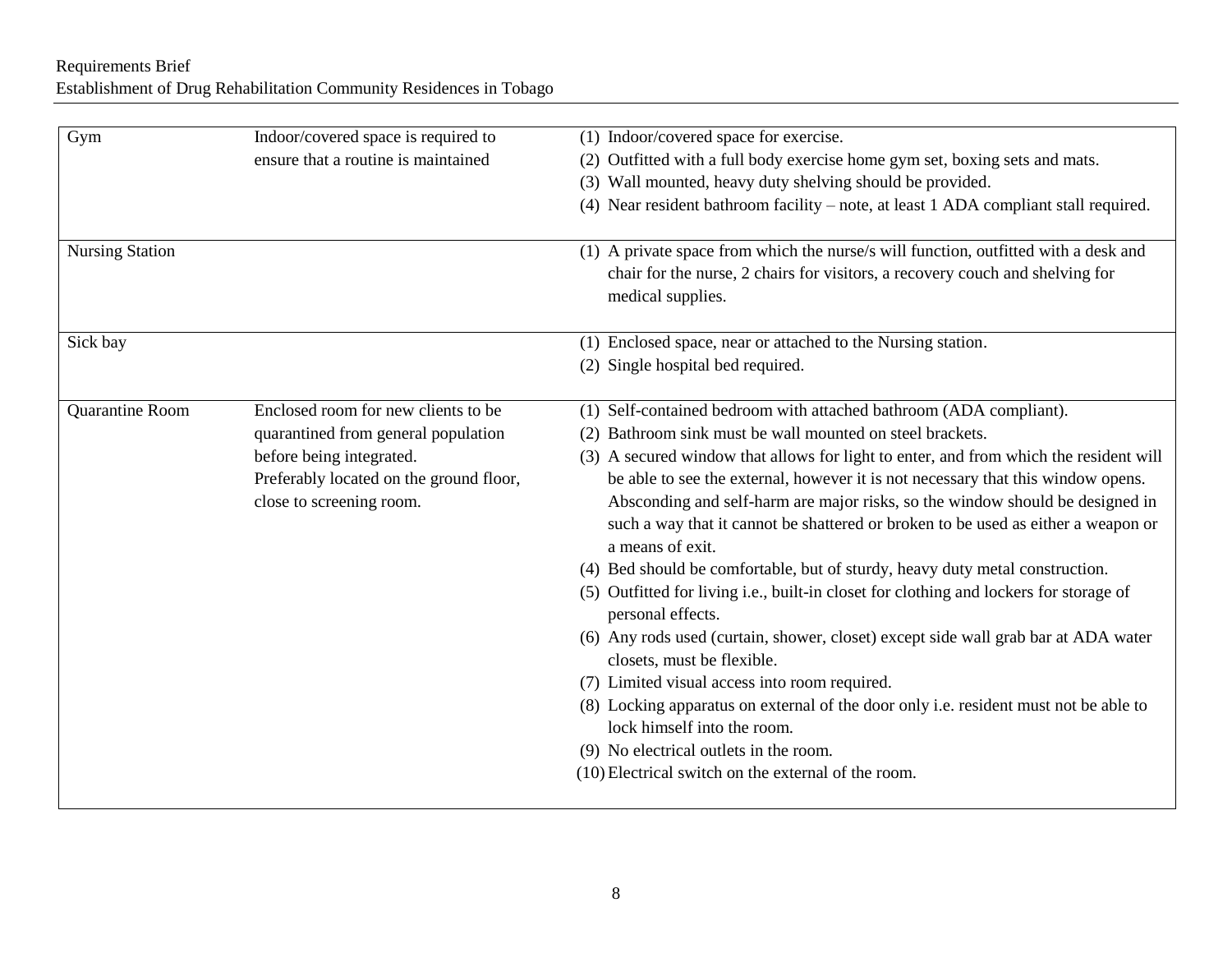# Requirements Brief Establishment of Drug Rehabilitation Community Residences in Tobago

| Residents' shared<br>sleeping quarters | Open concept design                    | (1) Open space, however demarcated to create individual sleeping spaces.<br>(2) Outfitted with double decker beds, constructed of sturdy, heavy duty metal |
|----------------------------------------|----------------------------------------|------------------------------------------------------------------------------------------------------------------------------------------------------------|
|                                        |                                        | material.                                                                                                                                                  |
|                                        |                                        | (3) Built-in closets for clothing and lockers for storage of personal effects (sufficient<br>lockers for each resident).                                   |
|                                        |                                        | (4) Any rods used (curtain, shower, closet) must be flexible.                                                                                              |
|                                        |                                        | (5) Limited visual access into space is required.                                                                                                          |
|                                        |                                        | (6) Locking apparatus on external of the door only i.e., resident must not be able to                                                                      |
|                                        |                                        | lock himself into the room.                                                                                                                                |
|                                        |                                        | (7) No electrical outlets in the room.                                                                                                                     |
|                                        |                                        | (8) Electrical switch on the external of the room.                                                                                                         |
| ADA compliant                          | Accessible via ramp                    | (1) To facilitate at least 2 differently abled boys                                                                                                        |
| residents' sleeping<br>quarters        |                                        | (2) All other requirements for residents' sleeping quarters.                                                                                               |
| ADA compliant                          | Near ADA compliant residents' sleeping | (1) Not necessarily separate from residents' shared bathroom, however sinks should                                                                         |
| residents' bathroom                    | quarters                               | be low enough to be accessed by a wheelchair bound resident.                                                                                               |
|                                        |                                        | (2) If separate from residents' shared bathroom, all other requirements persist.                                                                           |
| Residents' shared                      |                                        | (1) Sufficient facilities for all residents.                                                                                                               |
| bathrooms                              |                                        | (2) Any rods used must be flexible (except side grab bar in ADA compliant stall).                                                                          |
| Caregivers' lounge                     | For caregivers who are on night duty   | This space will typically be used at night; residents will have no access to this space.                                                                   |
|                                        |                                        | Space is expected to be used for periods of 5 to 10 minutes.                                                                                               |
|                                        |                                        | Provide for the following:                                                                                                                                 |
|                                        |                                        | (1) Electrical outlets.                                                                                                                                    |
|                                        |                                        | (2) No network drops.                                                                                                                                      |
|                                        |                                        | (3) Accommodation for 2-3 persons.                                                                                                                         |
|                                        |                                        | (4) Attached full bathroom.                                                                                                                                |
| <b>Communal Laundry</b>                |                                        | $(1)$ 220V outlet                                                                                                                                          |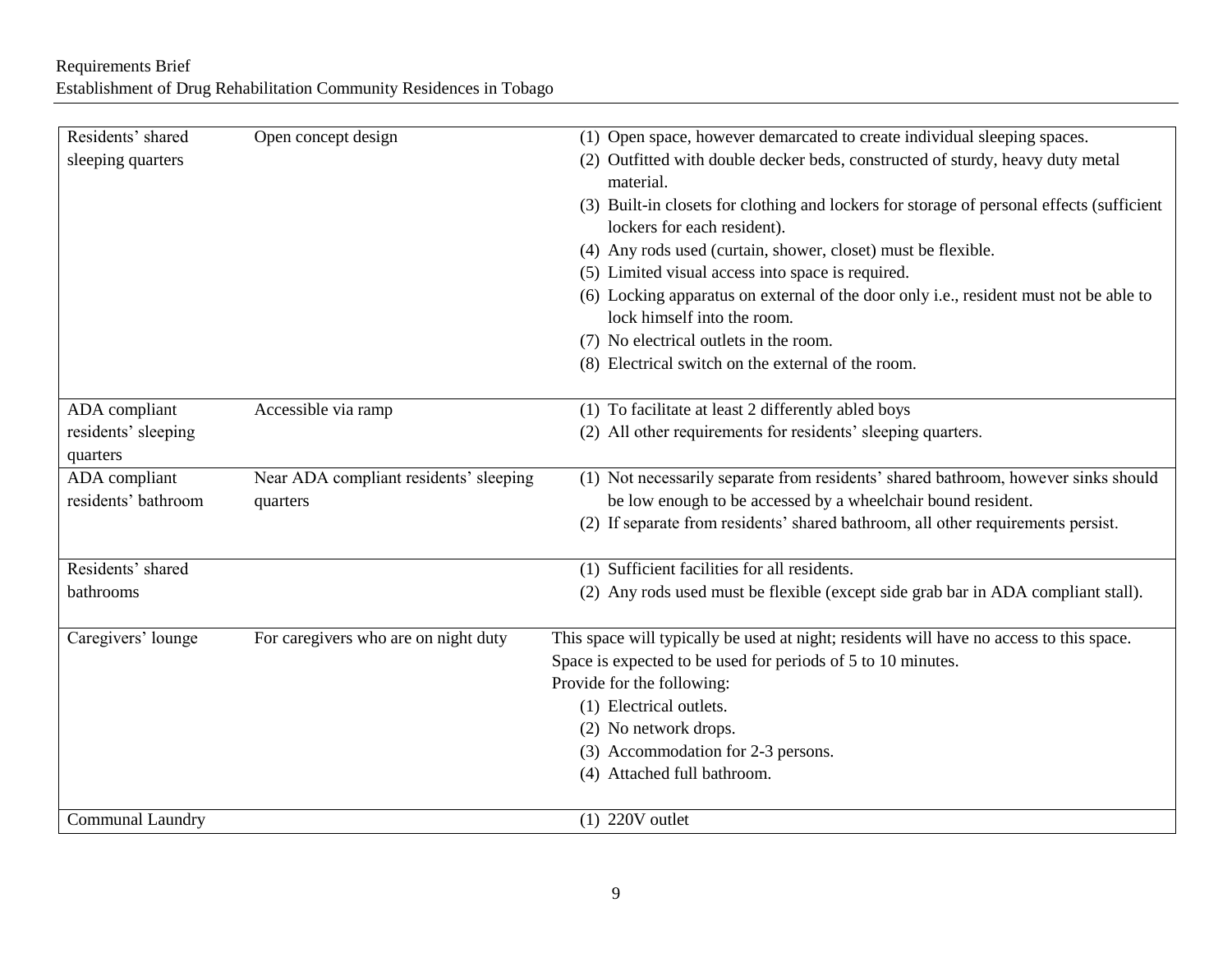|                    |                                     | (2) Outfitted with industrial/commercial grade: washers (2), dryers (2) and laundry                     |
|--------------------|-------------------------------------|---------------------------------------------------------------------------------------------------------|
|                    |                                     | sink.                                                                                                   |
|                    |                                     | (3) Built-in heavy-duty storage required.                                                               |
|                    |                                     | (4) Consideration for flood-damage resistance should be designed into the space,                        |
|                    |                                     | especially in the plumbing system.                                                                      |
| Car Park           | Parking for visitors and staff      | (1) Facilities for approximately 25 cars                                                                |
|                    |                                     | (2) Parking for the facility's shuttle                                                                  |
| Shuttle entry      |                                     | (1) Vehicular entry for shuttle                                                                         |
| Outdoor storage    | May be attached to or detached from | (2) For storage of tools, agricultural supplies, etc.                                                   |
|                    | main facility                       | (3) Sufficient ventilation for storage of chemicals.                                                    |
|                    |                                     | (4) Heavy duty shelving units, so chemicals can be separated.                                           |
| Outdoor space      |                                     | (1) Designated space for agriculture.                                                                   |
|                    |                                     | (2) Designated spaces for outdoor activities - sports and run/walk/bicycle path.                        |
| <b>Tank Farm</b>   |                                     | (1) Potable water storage to operate the facility for at least 5 days in the event of an                |
|                    |                                     | emergency or disaster.                                                                                  |
|                    |                                     | Note: This area should be secured (including overhead) and access restricted to avoid                   |
|                    |                                     | planned contamination of potable water.                                                                 |
| Data Centre        |                                     | (1) Specialized space for termination of ICT services throughout building, inclusive<br>of CCTV system. |
|                    |                                     | (2) This room must be separate from that used to store cleaning and other material.                     |
|                    |                                     | (3) All shelving must be heavy duty.                                                                    |
| Garbage collection |                                     | A designated area for Garbage disposal is to be clearly allocated, with easy access for                 |
| space              |                                     | collection.                                                                                             |
|                    |                                     |                                                                                                         |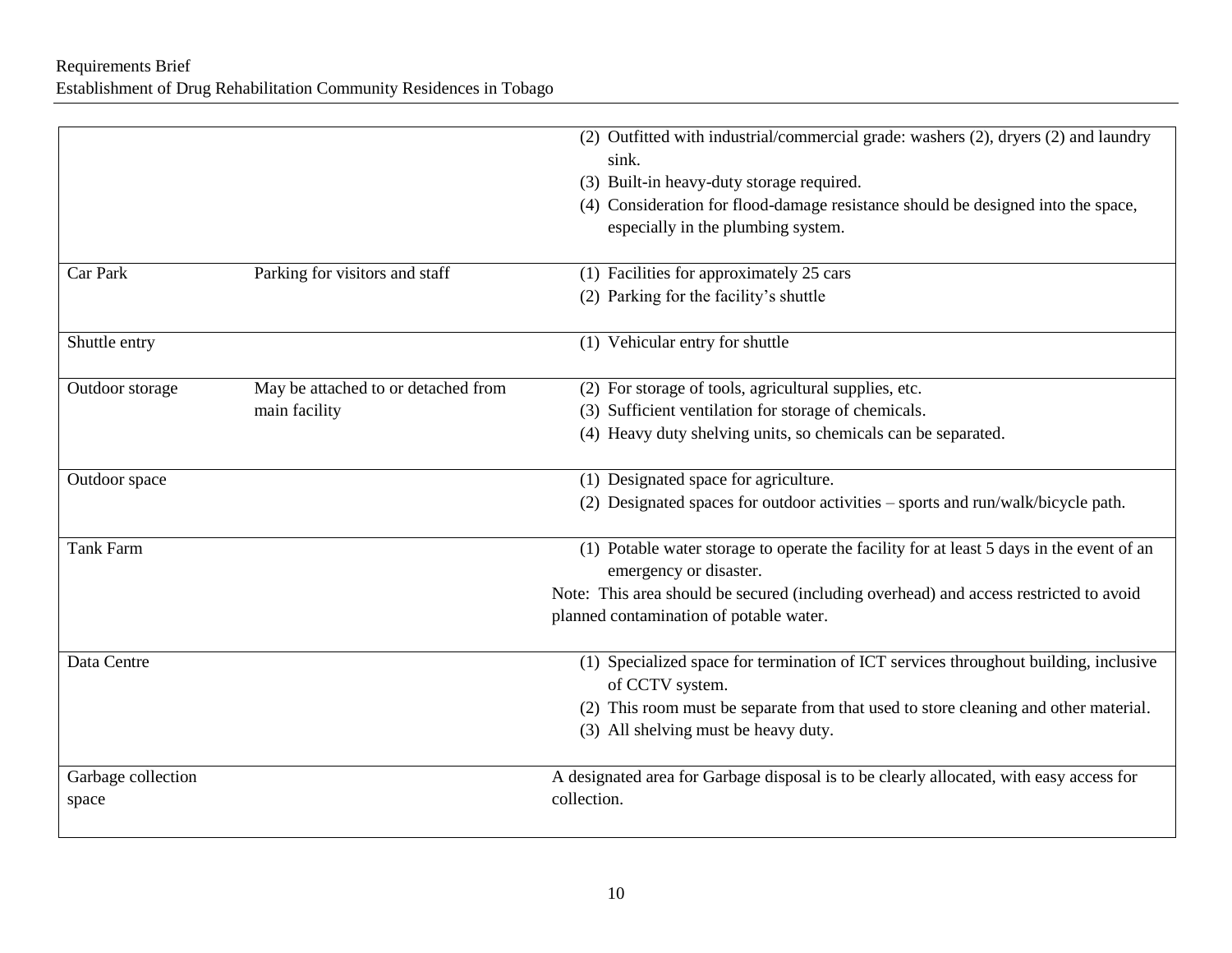## **Quality Standards and Codes**

Construction works must comply with the International Code Council (ICC) -International Building Code (IBC) 2009.

All plumbing works must comply with The National Plumbing Code of Trinidad and Tobago.

Electrical works must be done in accordance with the 2007 Trinidad and Tobago Electrical Wiring Code Low Voltage Installation (Part 1).

Spaces which are designated as ADA compliant, and all common spaces must meet the standard set out by 2010 ADA Standard for Accessible Design (Standards for Public Accommodations and Commercial Facilities: Title III).

All works and material used must meet the required standard for (statutory) approval by the following bodies:

- Water and Sewage Authority
- Trinidad and Tobago Electrical Commission
- Electrical Inspectorate
- Trinidad and Tobago Fire Service
- Occupational Safety and Health Authority and Agency
- Ministry of Works and Transport
- Public Health Division, Ministry of Health
- Tobago House of Assembly

### **General Requirements**

### **1. Material**

- No glass or other sharp objects capable of being used as a weapon should be utilised. All windows (including in doors for limited visual access to rooms) are to be constructed of shatterproof glass. Consider acrylic, no glass mirrors or similar material for bathrooms.
- To reduce the risk of self-harm or weapon creation, any and all sharp edges and protruding objects must be rounded and/or dulled and protected as necessary; no edges should be sharp enough to cut.
- Value management is to be applied to the design and execution of this project both as a cost saving measure and to add value.
- Operationalisation and long-term maintenance of the buildings should be considered in the design and material specification. Design and material specifications should reflect energy efficiency.

Toilets

- -Tankless toilets are required, either with robust, lever-type flush valve or hidden tank with secured minimum access for maintenance purposes.
- -Grade should be proximate to medium cost/quality fixture, such as Ideal Standard or equivalent.

### Shower

-Shower head to be wall mounted, with little to no arm (to reduce risk of self-harm).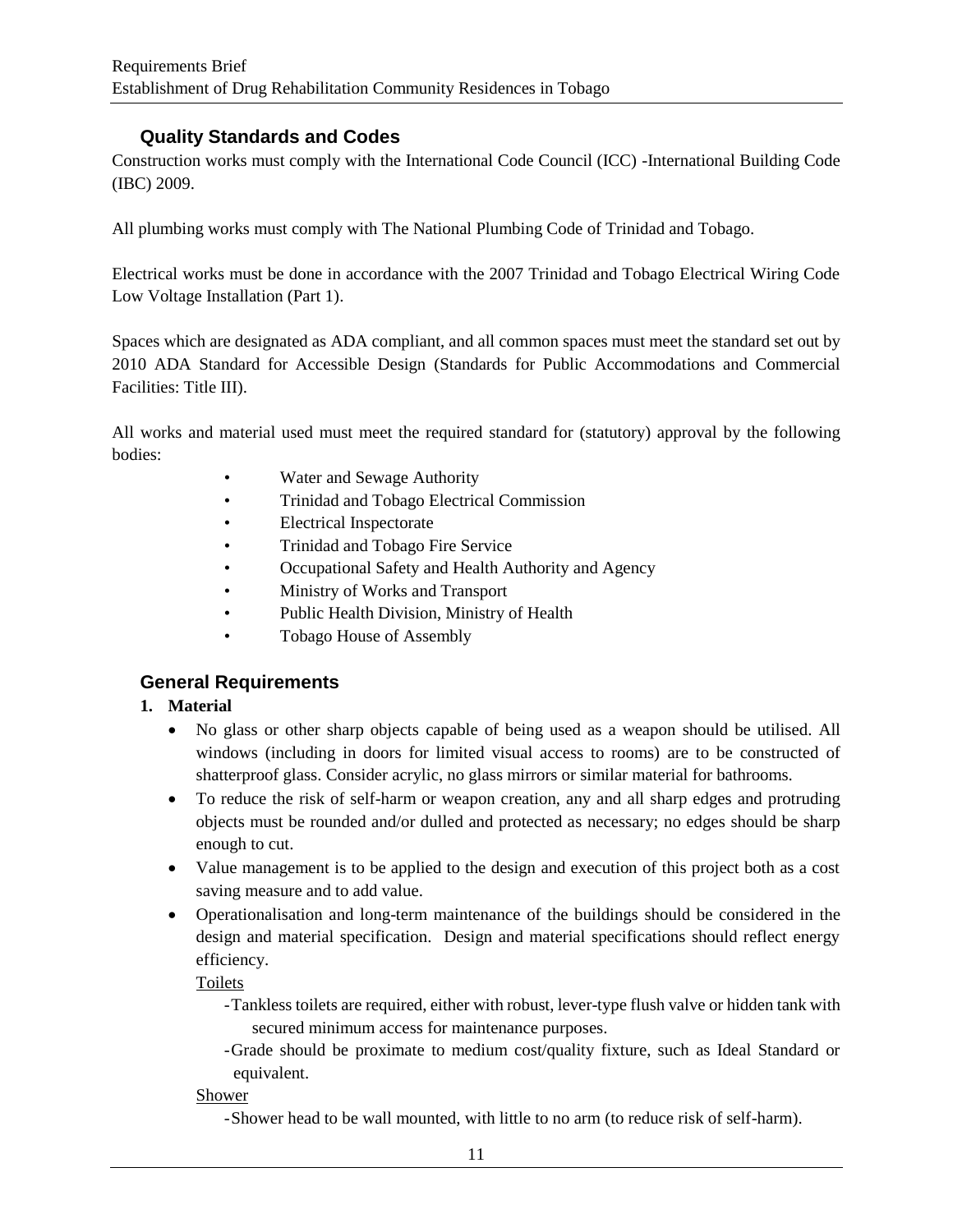- Grade should be proximate to medium cost/quality fixture, such as Ideal Standard or equivalent.

### Bathrooms sinks

- -No bathroom vanity in any residents' bathroom (quarantine room or dormitory)
- -Built-in concrete countertops are preferred for shared bathrooms.
- -Sanitary ware sinks are to be of proximate grade to medium cost/quality fixture, such as Ideal Standard or equivalent.
- Thick wall PVC required for plumbing, to reduce the risk of accidental damage.
- To facilitate maintenance once operational, plumbing, particularly inspection openings are to be on the external of the building.

### **2. Health, Safety and Security**

- CCTV System cameras to be set up to cover the external of the building and internal common areas and hallways only. All doorways to private spaces are to be covered (to see who enters and/or exists private spaces) and particular attention to be given to potential blind spots on the perimeter. Security and Surveillance systems should be integrated into local area network for remote monitoring and management and should be designed for growth and backup with respect to data storage. It should be housed in the server room for added security.
- Fire suppression system, including heat and smoke alarm and suppression system, fire hose reel system with dedicated water supply, fire extinguishers and emergency lighting as deemed necessary. Pipes made of galvanised iron is preferred for the fire suppression system.
- Sewerage to be interconnected with existing City Sewerage.
- Designer shall verify that all utility connections and services are provided for complete and operational buildings.
- Standby generators to be diesel driven and provided with sufficient fuel storage to allow uninterrupted operation at full load for a minimum period of 72 hours.
- All light fixtures are to be secured to reduce risk of tampering.
- No switches or electrical outlets are to be placed in residents' sleeping spaces or in residents' bathroom (switches are to be outside the door).
- Burglar proofing poses a risk for self-harm. Alternative security measures to be explored.

### **3. Information Technology**

- Data Centre/Server Rooms specialised space for termination of ICT services throughout buildings. Must have an independent air condition system. Water lines/ Toilets/ bathrooms must not pass overhead either in ceiling or floor above. Should be set up close to where utilities terminate in the building (i.e., telephone, internet, cable TV, power). Should have a raised floor at least in the spaces where power and data equipment are located. Adequate power outlets for auxiliary equipment/ services (routers, switches) and network drops.
- Provide data cabling as required to support computers and other equipment and VOIP systems (Power over Ethernet capability needed).
- Provide television cabling as required to support television monitors.
- Wireless Communications should be considered.
- Provide telephone data outlets in Administrative, Therapists' and Counsellors' offices, Library, Multipurpose Room and other areas as may be included in the programme.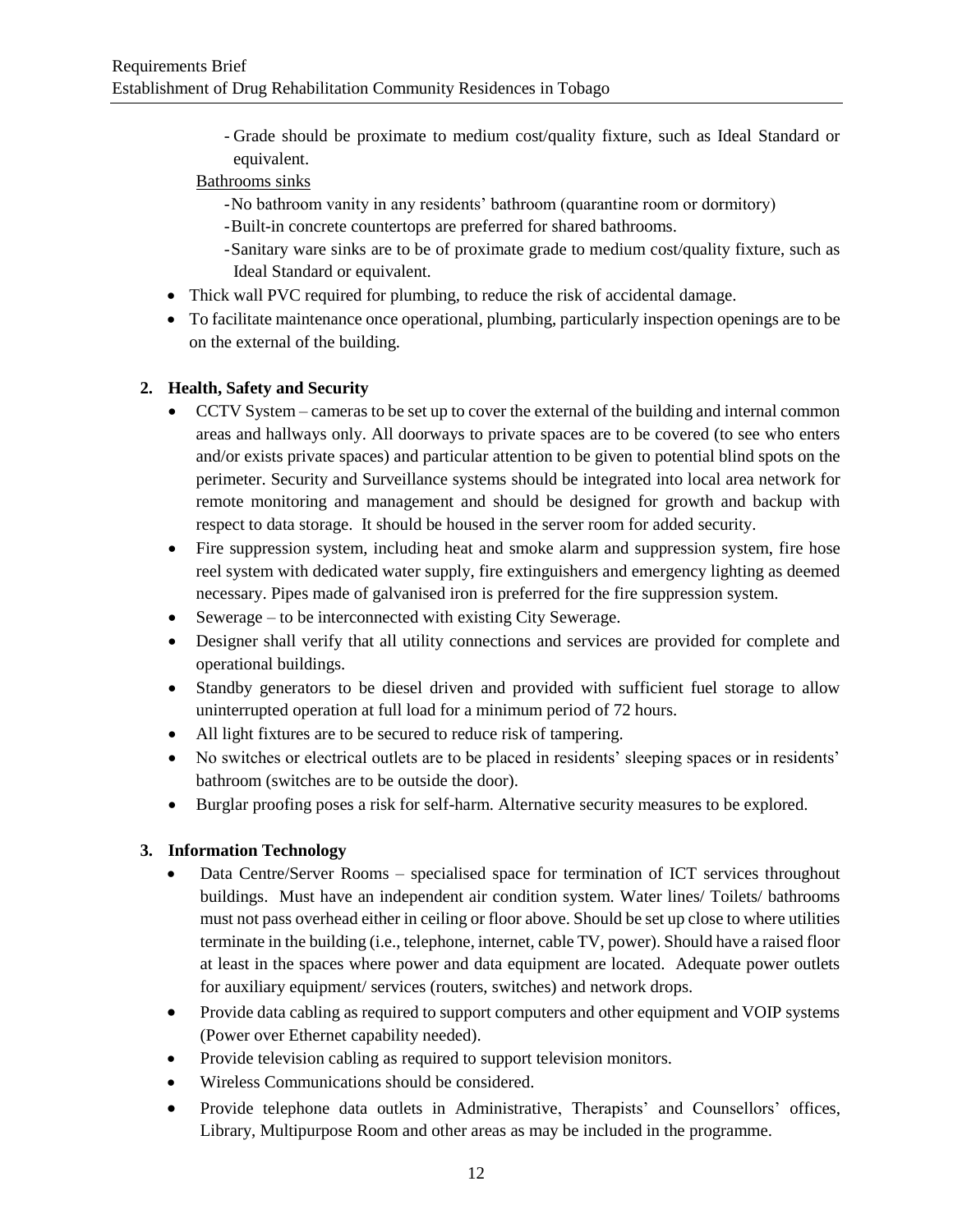# **4. Accessibility**

- Covered ramp to access the building (all storeys).
- Minimum ceiling height of 8 feet throughout facility.